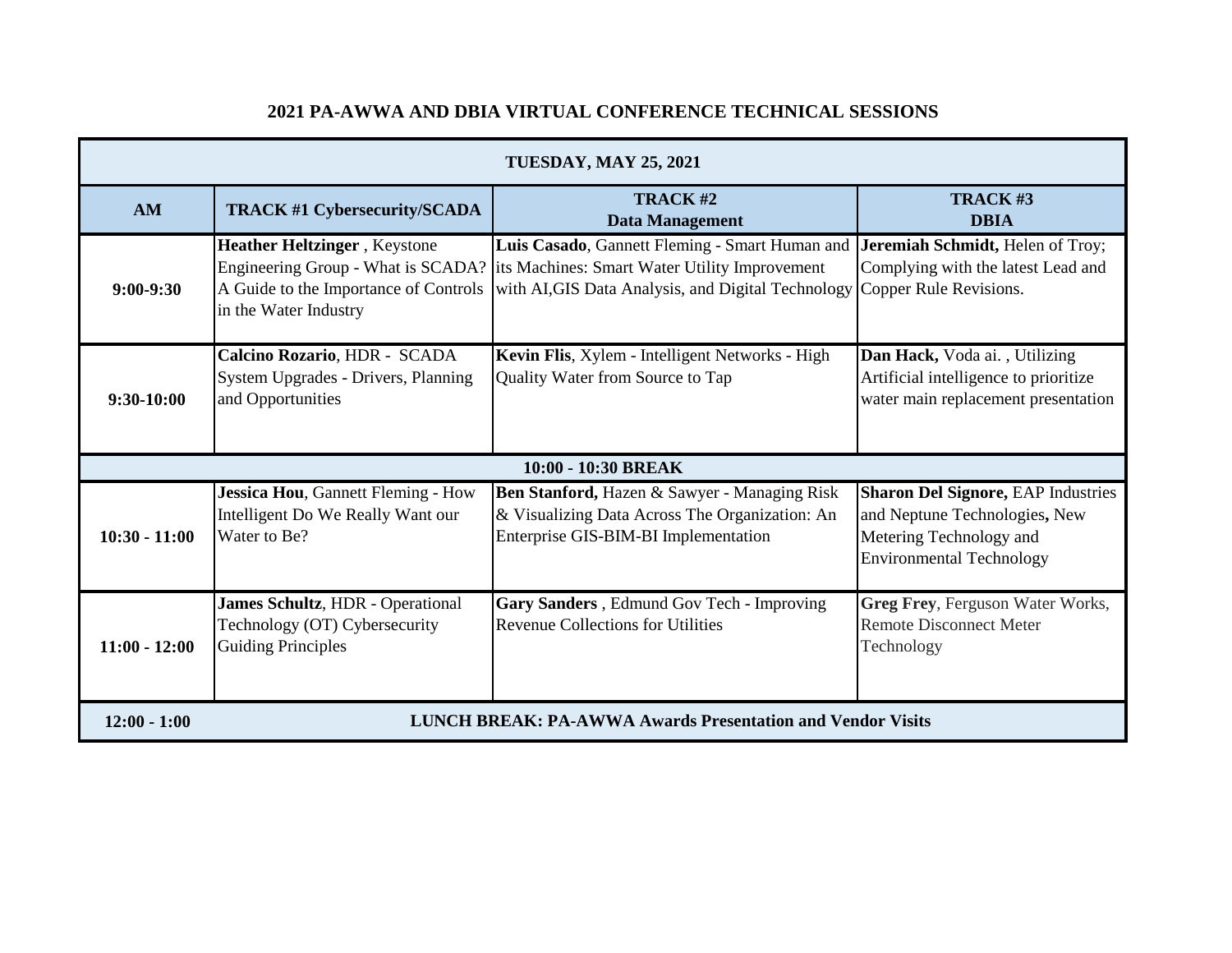| <b>PM</b>     | <b>TRACK#1</b>                        | TRACK#2                                                                          | TRACK#3                                |  |  |  |
|---------------|---------------------------------------|----------------------------------------------------------------------------------|----------------------------------------|--|--|--|
|               | <b>Lead and PFAS</b>                  | <b>Pumping Systems</b>                                                           | <b>DBIA</b>                            |  |  |  |
| $1:00 - 1:30$ | Lisa J. Derrigan, GHD and Peter       | Juan Gamarra, Specific Energy - Flying Blind No                                  | Dave Beneitti and Ron Maier,           |  |  |  |
|               | Merlo, City of Buffalo-Buffalo's      | More: Using Edge Analytics to Improve Pump                                       | DBIA; DBIA Overview of Water and       |  |  |  |
|               | Journey for Lead Safe Drinking Water  | Performance                                                                      | Wastewater Projects and Other          |  |  |  |
|               |                                       |                                                                                  | Projects Part 1                        |  |  |  |
| $1:30 - 2:00$ | John Civardi, Mott MacDonald -        | Juan Gamarra, Specific Energy - Flying Blind No                                  | Dave Beneitti and Ron Maier,           |  |  |  |
|               | Lead has a beautiful profile.         | More: Using Edge Analytics to Improve Pump                                       | DBIA; DBIA Overview of Water and       |  |  |  |
|               |                                       | Performance                                                                      | Wastewater Projects and Other          |  |  |  |
|               |                                       |                                                                                  | Projects Part 2                        |  |  |  |
|               | 2:00 - 2:30 BREAK                     |                                                                                  |                                        |  |  |  |
| $2:30 - 3:00$ |                                       | <b>Chad Corey, HDR - PFAS: Treatment Jonathan Morris, GHD - Case Study: Aqua</b> | Robert McIntyre, Stone Hill            |  |  |  |
|               | Alternatives & Decision-Making        | Pennsylvania's Eagle Rock Booster Station & Tank                                 | Contract Co., Inc., DBIA, Using        |  |  |  |
|               | Guidance                              |                                                                                  | <b>Teamwork to Overcome Obstacles;</b> |  |  |  |
|               |                                       |                                                                                  | New Jersey District Water Supply       |  |  |  |
|               |                                       |                                                                                  | Project                                |  |  |  |
| $3:00 - 3:30$ | Ian Robinson, BlueConduit - Case      | Adam Arnold, HDR - Using Physical Modeling to                                    | Micah Sayles, DBIA, Special            |  |  |  |
|               | Studies of Using Statistics & Machine | <b>Identify Solutions to Solve Recurring Pump</b>                                | Inspection, Procurement and Design     |  |  |  |
|               | Learning to Inventory & Locate Lead   | <b>Operational Issues</b>                                                        | Build for Water and Wastewater and     |  |  |  |
|               | <b>Service Lines</b>                  |                                                                                  | Other Project Part 1                   |  |  |  |
|               | Ron Milke, Eurofins Eaton Analytical  | Paul Sagues, XIO, Inc. - The Dynamic Pump                                        | Micah Sayles, DBIA, Special            |  |  |  |
| $3:30 - 4:00$ | PFAS Compliance Analysis: EPA         | Sequencing - Optimizing Energy Efficiency                                        | Inspection, Procurement and Design     |  |  |  |
|               | 537.1 and 533 Differences, Challenges |                                                                                  | Build for Water and Wastewater and     |  |  |  |
|               | & Solutions                           |                                                                                  | Other Project Part 2                   |  |  |  |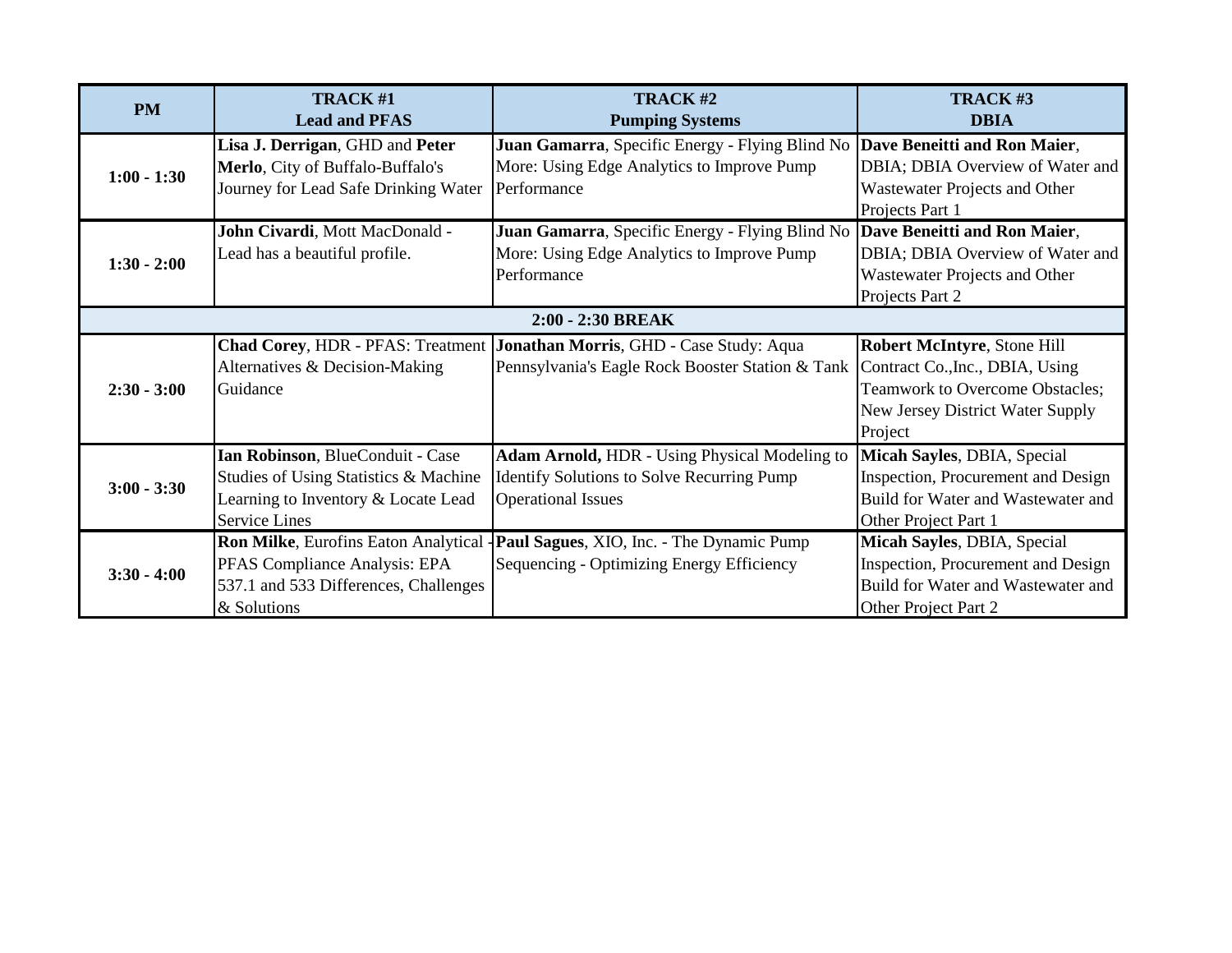| WEDNESDAY, MAY 26, 2021 |                                                                                                                                     |                                                                                                                                            |                                                                                                                                                   |  |  |
|-------------------------|-------------------------------------------------------------------------------------------------------------------------------------|--------------------------------------------------------------------------------------------------------------------------------------------|---------------------------------------------------------------------------------------------------------------------------------------------------|--|--|
| <b>AM</b>               | TRACK#1<br><b>Utility</b><br><b>Management</b>                                                                                      | TRACK#2<br><b>Water Quality &amp; Treatment</b>                                                                                            | TRACK#3<br><b>DBIA</b>                                                                                                                            |  |  |
| $9:00-9:30$             | Caleb Sprague, Fontus Blue -<br>Optimized Treatment Operations &<br>Management During a Pandemic                                    | Kermal Niksic, Mott McDonald - What's in Your<br>Water - A Guide to Optimize Distribution System<br><b>Water Quality</b>                   | Matt Junker, Municipal Authority of<br>Westrmoreland Co., Trending in an<br>Instant; Crisis Communication for<br><b>Water Utilities</b>           |  |  |
| 9:30-10:00              | Jason Wert, RETTEW - Expanding<br>the Use of Drinking Water Reservoirs:<br>Floating Solar to Supplement Plant<br>Operations         | Matt Seeker, Water Service Professionals - Filter<br>Evaluation Requirements & Activities                                                  | <b>Mandy Arnold, Gavin; Responding</b><br>to Media and Managing Inquiries                                                                         |  |  |
|                         |                                                                                                                                     | 10:00 - 10:30 BREAK                                                                                                                        |                                                                                                                                                   |  |  |
| $10:30 - 11:00$         | Nathan Walker, Gannett Fleming -<br>Storm water Authorities-What It Could Chlorine & Chlorine Monitoring<br>Mean for Your Community | Ryan Warren, Swan Analytical - Chemistry of                                                                                                | Mike McGill, WaterPIO; Preparing<br>Your Public Communications for the<br>Revised Lead & Copper Rule                                              |  |  |
| $11:00 - 11:30$         | Mark McKoy, Aqua America -<br>Challenges of COVID in the Water<br>Sector Part 1                                                     | Tom Caulfield, USGI Solutions - Chloramine<br>Disinfectant Residual Management in Distribution<br><b>Systems</b>                           | Sri Vedachalam, Environmental<br>Policy Innovation Center; Simple and<br><b>Effective Water Quality</b><br><b>Communication Strategies Part 1</b> |  |  |
| $11:30 - 12:00$         | Todd Duerr, Aqua America -<br>Challenges of COVID in the Water<br>Sector Part 2                                                     | Derek Harzinski, Mott MacDonald - Lighten Up<br>Your Treatment - A Review of Two UV AOP<br>Systems That Have Been in Operation for 9 Years | Sri Vedachalam, Environmental<br>Policy Innovation Center; Simple and<br><b>Effective Water Quality</b><br><b>Communication Strategies Part 2</b> |  |  |
| $12:00 - 1:00$          |                                                                                                                                     | LUNCH BREAK: YP Poster Contest, Partnership for Safe Water Awards and Vendor Visits                                                        |                                                                                                                                                   |  |  |